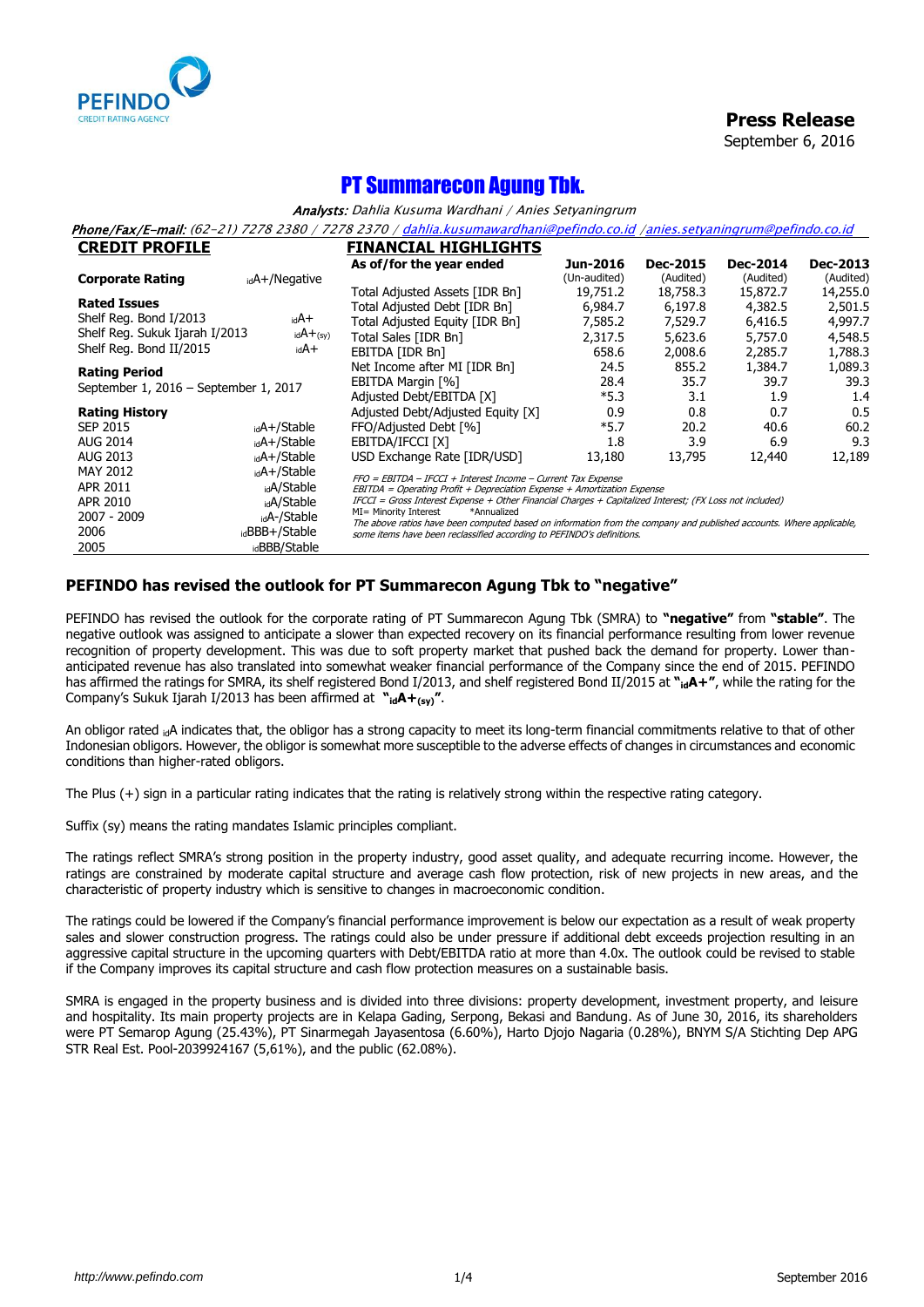

### *DISCLAIMER*

*PT Pemeringkat Efek Indonesia (PEFINDO) does not guarantee the accuracy, completeness, timeliness or availability of the contents of this report or publication. PEFINDO*  cannot be held liable for its use, its partial use, or its lack of use, in combination with other products or used solely, nor can it be held responsible for the result of its use or lack of *its use in any investment or other kind of financial decision making on which this report or publication is based. In no event shall PEFINDO be held liable for any direct, indirect,* incidental, exemplary, compensatory, punitive, special or consequential damages, costs, expenses, legal fees, or losses including but not limited to lost profits and opportunity costs in connection with any use of the contents of this report or publication. Credit analyses, including ratings, and statements in this report or publication are statements of opinion as of the date they are expressed and not statements of fact or recommendations to purchase, hold or sell any securities or to make any investment decision. The contents cannot *be a substitute for the skill, judgment and experience of its users, its management employees and/or clients in making investment or other business decisions. PEFINDO also*  assumes no obligation to update the content following publication in any form. PEFINDO does not act as fiduciary or an investment advisor. While PEFINDO has obtained *information from sources it believes to be reliable, PEFINDO does not perform an audit and does not undertake due diligence or independent verification of any information used as the basis of and presented in this report or publication. PEFINDO keeps the activities of its analytical units separate from its business units to preserve independence and objectivity of its analytical processes and products. As a result, certain units of PEFINDO may have information that is not available to other units. PEFINDO has established policies and procedures to maintain the confidentiality of certain non-public information received in connection with each analytical process. PEFINDO may receive compensation*  for its ratings and other analytical work, normally from issuers of securities. PEFINDO reserves the right to disseminate its opinions and analyses. PEFINDO's public ratings and *analyses are made available on its website, http://www.pefindo.com (free of charge) and through other subscription-based services, and may be distributed through other means,*  including via PEFINDO publications and third party redistributors. Information in PEFINDO's website and its use fall under the restrictions and disclaimer stated above. Reproduction *of the content of this report, in full or in part, is subject to written approval from PEFINDO.*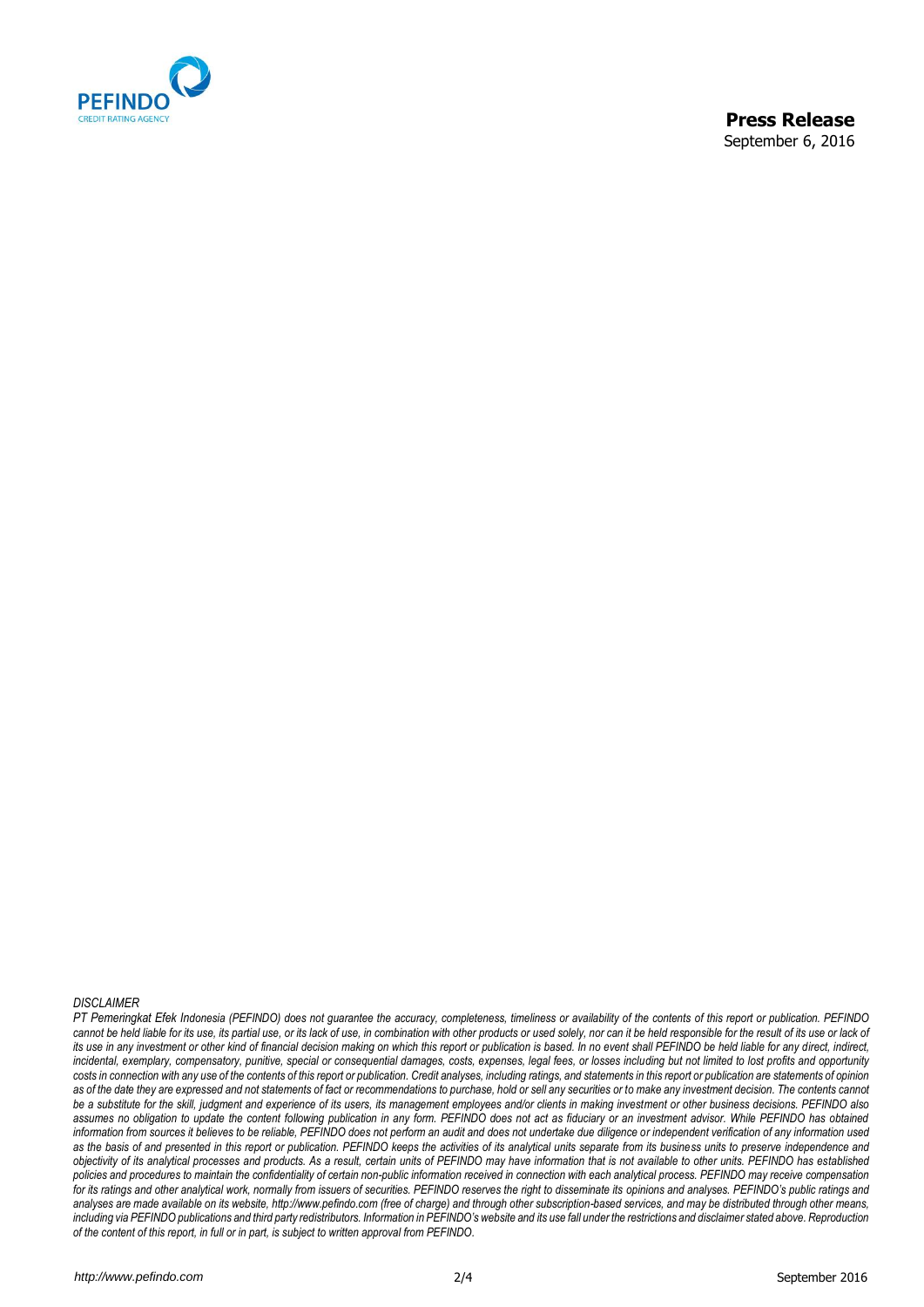

**Siaran Pers** 6 September 2016

# PT Summarecon Agung Tbk.

Analis: Dahlia Kusuma Wardhani / Anies Setyaningrum

Phone/Fax/E-mail: (62-21) 7278 2380 / 7278 2370 [/ dahlia.kusumawardhani@pefindo.co.id](mailto:dahlia.kusumawardhani@pefindo.co.id) [/anies.setyaningrum@pefindo.co.id](mailto:anies.setyaningrum@pefindo.co.id)

| <b>CREDIT PROFILE</b>                                         |                           | <b>FINANCIAL HIGHLIGHTS</b>                                                                                                                                                                                                          |              |                 |                 |           |  |  |
|---------------------------------------------------------------|---------------------------|--------------------------------------------------------------------------------------------------------------------------------------------------------------------------------------------------------------------------------------|--------------|-----------------|-----------------|-----------|--|--|
|                                                               |                           | As of/for the year ended                                                                                                                                                                                                             | Jun-2016     | <b>Dec-2015</b> | <b>Dec-2014</b> | Dec-2013  |  |  |
| <b>Corporate Rating</b>                                       | <sub>id</sub> A+/Negative |                                                                                                                                                                                                                                      | (Un-audited) | (Audited)       | (Audited)       | (Audited) |  |  |
|                                                               |                           | Total Adjusted Assets [IDR Bn]                                                                                                                                                                                                       | 19,751.2     | 18,758.3        | 15,872.7        | 14,255.0  |  |  |
| <b>Rated Issues</b>                                           |                           | Total Adjusted Debt [IDR Bn]                                                                                                                                                                                                         | 6,984.7      | 6,197.8         | 4,382.5         | 2,501.5   |  |  |
| Shelf Reg. Bond I/2013                                        | <sub>id</sub> A+          | Total Adjusted Equity [IDR Bn]                                                                                                                                                                                                       | 7,585.2      | 7,529.7         | 6,416.5         | 4,997.7   |  |  |
| Shelf Reg. Sukuk Ijarah I/2013                                | $_{id}A+_{(sy)}$          | Total Sales [IDR Bn]                                                                                                                                                                                                                 | 2,317.5      | 5,623.6         | 5,757.0         | 4,548.5   |  |  |
| Shelf Reg. Bond II/2015                                       | +A <sub>bi</sub>          | EBITDA [IDR Bn]                                                                                                                                                                                                                      | 658.6        | 2,008.6         | 2,285.7         | 1,788.3   |  |  |
| <b>Rating Period</b><br>September 1, 2016 - September 1, 2017 |                           | Net Income after MI [IDR Bn]                                                                                                                                                                                                         | 24.5         | 855.2           | 1,384.7         | 1,089.3   |  |  |
|                                                               |                           | EBITDA Margin [%]                                                                                                                                                                                                                    | 28.4         | 35.7            | 39.7            | 39.3      |  |  |
|                                                               |                           | Adjusted Debt/EBITDA [X]                                                                                                                                                                                                             | $*5.3$       | 3.1             | 1.9             | 1.4       |  |  |
| <b>Rating History</b>                                         |                           | Adjusted Debt/Adjusted Equity [X]                                                                                                                                                                                                    | 0.9          | 0.8             | 0.7             | 0.5       |  |  |
| <b>SEP 2015</b>                                               | $_{\rm id}$ A+/Stable     | FFO/Adjusted Debt [%]                                                                                                                                                                                                                | $*5.7$       | 20.2            | 40.6            | 60.2      |  |  |
| <b>AUG 2014</b>                                               | <sub>id</sub> A+/Stable   | EBITDA/IFCCI [X]                                                                                                                                                                                                                     | 1.8          | 3.9             | 6.9             | 9.3       |  |  |
| AUG 2013                                                      | <sub>id</sub> A+/Stable   | USD Exchange Rate [IDR/USD]                                                                                                                                                                                                          | 13,180       | 13,795          | 12,440          | 12,189    |  |  |
| MAY 2012                                                      | $_{\rm id}$ A+/Stable     | FFO = EBITDA - IFCCI + Interest Income - Current Tax Expense<br>$EBITDA = Operating Profit + Depreciation$ Expense + Amortization Expense + Amortization Expense                                                                     |              |                 |                 |           |  |  |
| APR 2011                                                      | <sub>id</sub> A/Stable    |                                                                                                                                                                                                                                      |              |                 |                 |           |  |  |
| APR 2010                                                      | <sub>id</sub> A/Stable    | IFCCI = Gross Interest Expense + Other Financial Charges + Capitalized Interest; (FX Loss not included)                                                                                                                              |              |                 |                 |           |  |  |
| 2007 - 2009                                                   | <sub>id</sub> A-/Stable   | MI= Minority Interest<br>*Annualized<br>The above ratios have been computed based on information from the company and published accounts. Where applicable,<br>some items have been reclassified according to PEFINDO's definitions. |              |                 |                 |           |  |  |
| 2006                                                          | <sub>id</sub> BBB+/Stable |                                                                                                                                                                                                                                      |              |                 |                 |           |  |  |
| 2005                                                          | idBBB/Stable              |                                                                                                                                                                                                                                      |              |                 |                 |           |  |  |

## **PEFINDO merevisi outlook peringkat PT Summarecon Agung Tbk menjadi "negatif"**

PEFINDO merevisi outlook peringkat perusahaan PT Summarecon Agung Tbk (SMRA) menjadi "**negatif**" dari "**stabil**". Outlook negatif diberikan untuk mengantisipasi perbaikan kinerja keuangan Perusahaan yang lebih lambat dari ekspektasi kami sebagai akibat dari pengakuan pendapatan yang lebih rendah dari pengembangan properti. Hal ini sebagai akibat penurunan kinerja pasar properti yang berakibat pada penurunan permintaan terhadap produk properti. Realisasi pendapatan yang lebih rendah dibandingkan dengan ekspektasi mengakibatkan pelemahan kinerja keuangan Perusahaan sejak akhir tahun 2015. PEFINDO menegaskan peringkat SMRA, obligasi berkelanjutan I/2013, dan obligasi berkelanjutan II/2015 pada **"idA+"**, sedangkan peringkat Sukuk Ijarah I/2013 dipertahankan pada **"idA+(sy)"**.

Obligor dengan peringkat <sub>id</sub>A memiliki kemampuan yang kuat dibanding obligor Indonesia lainnya untuk memenuhi komitmen keuangan jangka panjangnya. Walaupun demikian, kemampuan obligor mungkin akan terpengaruh oleh perubahan buruk keadaan dan kondisi ekonomi dibandingkan obligor dengan peringkat lebih tinggi.

Tanda Tambah (+) menunjukkan bahwa peringkat yang diberikan relatif kuat dan di atas rata-rata kategori yang bersangkutan.

Akhiran (sy) memiliki makna peringkat mempersyaratkan pemenuhan prinsip Syariah.

Peringkat mencerminkan posisi pasar SMRA yang kuat di dalam industri properti, kualitas aset yang baik, dan pendapatan berulang yang cukup. Namun, peringkat dibatasi oleh struktur permodalan yang moderat dan perlindungan arus kas yang rata-rata, risiko pengembangan proyek baru di area baru, dan karakteristik industri properti yang sensitif terhadap perubahan kondisi makroekonomi.

Peringkat dapat diturunkan jika perbaikan kinerja keuangan Perusahaan berada di bawah ekspektasi sebagai akibat dari lemahnya penjualan properti dan lambatnya pekerjaan konstruksi. Peringkat juga berada dalam tekanan jika penambahan utang melebihi proyeksi yang berakibat pada struktur permodalan yang agresif di beberapa kwartal kedepan dengan rasio Utang/EBITDA berada diatas 4,0x. Outlook dapat direvisi menjadi stabil jika Perusahaan dapat memperbaiki struktur permodalan dan proteksi arus kas secara berkelanjutan.

SMRA bergerak di bidang properti yang diklasifikasikan menjadi tiga divisi: pengembangan properti, properti investasi, serta leisure dan hospitality. Proyek properti utama berlokasi di Kelapa Gading, Serpong, Bekasi dan Bandung. Per 30 Juni 2016, pemegang saham Perusahaan terdiri dari PT Semarop Agung (25,43%), PT Sinarmegah Jayasentosa (6,60%), Harto Djojo Nagaria (0,28%), BNYM S/A Stichting Dep APG STR Real Est. Pool-2039924167 (5,61%), dan publik (62,08%).